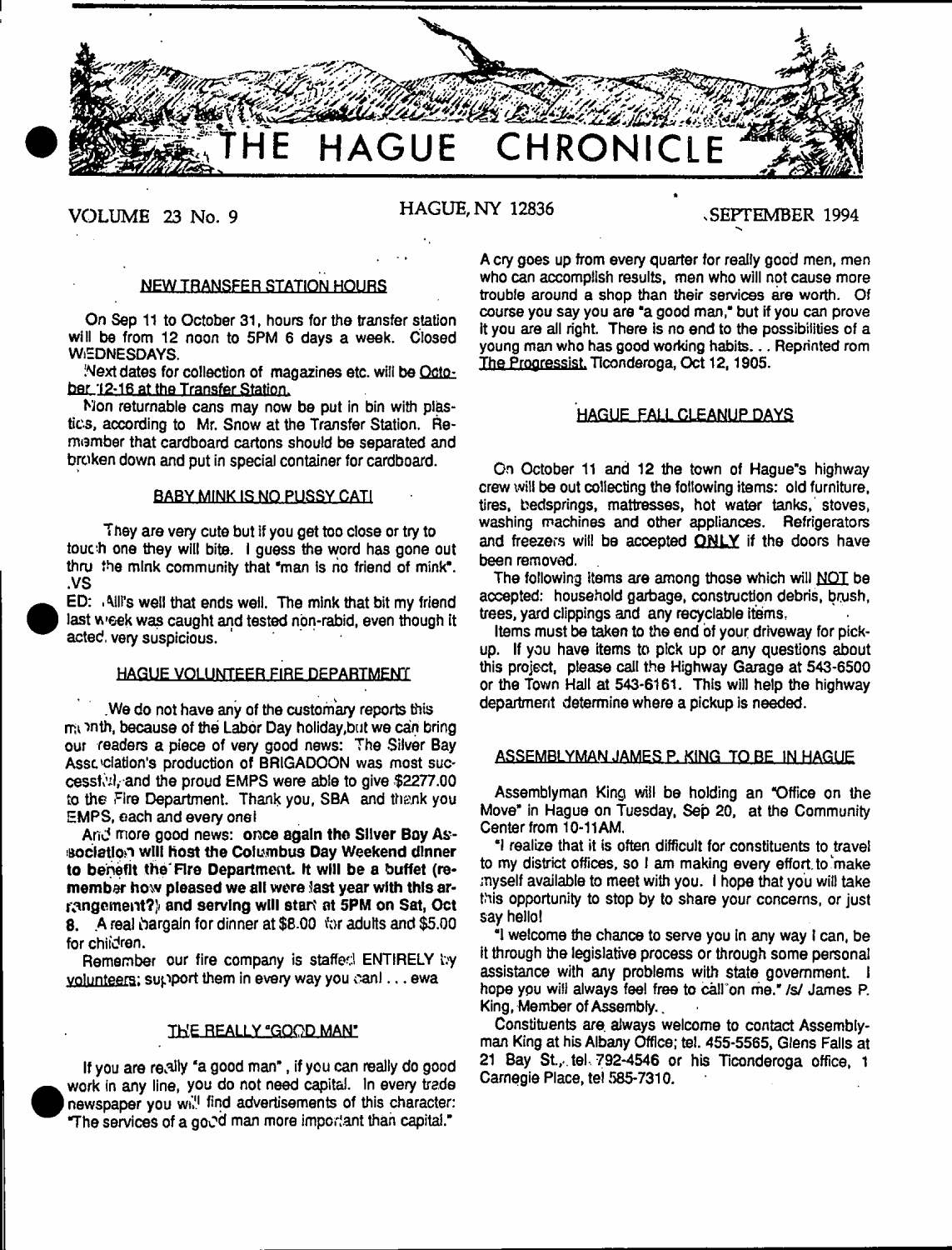#### NQRTH COUNTRY DEMOCRATIC WOMEN

will meet on Sunday, Sep 18 from 1-3PM . There will be car pooling. For further information, please call: 585-6222 or 543-6197.

- **2**-

#### NORTH COUNTRY DANCE

Square Dance callers Stan and Cathie Burdick, aiong with the Hague Chamber of Commerce will be presenting square dancing at the Community Center in Hague every second Wednesday throughout the winter from 7:30- 9:30PM. The next dance Is scheduled for Sep 17. Square, Line, Solo, and Reel will alt be included.

The dances are made possible by funds from the New York State Council on the Arts and Warren County, NY. For further information, call 543-8824.

MARK YOUR CALENDARS: Oct 12, Nov 9, Dec 14, Jan 11, Feb .8, Mar 8, Apr 12, May 10, Jun 14.

FLU SHOTS will be given in the Community Center from 1-2PM on Oct 19. Further information will be forthcoming in October's issue.

#### CARILLON GARDEN CLUB TO HOLD BAZAAR

The Carillon Garden Club will hold its annua) bazaar on Saturday, Oct 8, at the United Methodist Church on Wicker St in Ticonderoga. Doors open at 10AM and close at 2PM. There will be tables of crafts, baked goods, white elephants, etc. and the last chance for purchasing a raffle ticket on the beautiful quilt made by a group of ladies from the club. The winner of the raffle will be announced at 2PM, along with a door prize winner. Please come, browse, buy and support the efforts of the Garden Club in their efforts to beautify the area, including Hague.

#### **HAGUE SENIOR CITIZENS CLUB**

The Hague Senior Citizens Club will have an outing on Thursday, Oct 6. ft will be a luncheon cruise on the Lac de St. Sacrament.

Bus transportation to Lake George will be furnished, and will leave Hague Community Center at 10AM.

The cost of the cruise, with luncheon, is \$20.50. Of this, each Senior will be expected to pay \$11.00.

Anyone who is 50-plus, and a resident of Hague, seasonal or year round, may register for this trip by phoning 543-6161. Trip is limited to 45 and registration deadline is SEPTEMBER 21. This is a day earlier than mentioned in our letter because the steamship company needs the information on that date. (First come, first served). When you have been assured of a place on the reservation list, please mail check for Sll.00 to Ethel W. Andrus, P.O. Box 2551, Silver Bay, NY 12874-2551... ewa

#### **HAGUE HISTORICAL SOCIETY**

The Hague Historical Society is planning a car-pooling trip to Lake George on WEDNESDAY, SEP 28. We will visit the HISTORICAL MUSEUM, which is located in the old Warren County Courthouse, and FORT WILLIAM HEN-RY. We plan to be in Lake George no later than 10AM , which is the hour that both museums open. The price of admission to the museums is: Historical Museum: \$3.00; For William Henry \$6.42. Add to this the price of your lunch - restaurant still to be decided upon. Make out a check payable to: HAGUE HISTORICAL SOCIETY in the amount of \$9.42 per person, and mail the check to Ethel W. Andrus, PO Box 2551, Silver Bay, NY 12874-2551. To register for this trip, please call 543-6161 during business hours Monday thru Friday. Indicate if you can supply a ride, or need a ride.

All registrations for the trip MUST be in BY Sep 22.

REMEMBER: The day of the trip is Sep 28. We will assemble at the HAGUE COMMUNITY CENTER parking lot at 8:45AM

PLEASE indicate when registering if you would be willing to share your car with someone who does not drive or does not care to drive. Don't forget to send your check to Ethel.

Passengers are urged to contribute a buck or two toward driving expenses.

YOU DO NOT HAVE TO BE A MEMBER OF THE HH SOCIETY TO GO ON THIS TRIPI.. ewa

**GLEANING** has not been scheduled. Watch for the time to be posted at the Community Center, Post Office and general store.

NOW SHOWING at The Hancock Gallery, located in the Hancock House Museum at Moses Circle in Ticonderoga, are acrylic paintings by Wendy Best and water colors by Mary Bowditch. Coming on Oct. 8-29 are oil paintings by Mary Barre.

#### A MESSAGE FROM THE LAKE GEORGE ASSOCIATION

The prime attraction that brings residents and visitors to Lake George is the pristine quality of its water

However, a new report on Lake George shows a steady decline in that quality over a decade of scientific tests. The report proves that past actions to stabilize water quality have not yet succeeded.

The Lake George Association intends to intensify its efforts to act on the causes of the decline- to reverse the damage from increasing amounts of polluton.

We call upon everyone who cares about the future of Lake George to join with us in launching an intensive, community-wide program. Our mutual goal is to protect this unique resource which is so integral to every phase of our lives.

The measure of a man Is not how tall he is, but how much his neighbors respect him. . . James Maness

\*\*\*\*\*\*\*\*\*\*\*\*\*\*\*\*\*\*\*\*\*\*\*\*\*\*\*\*\*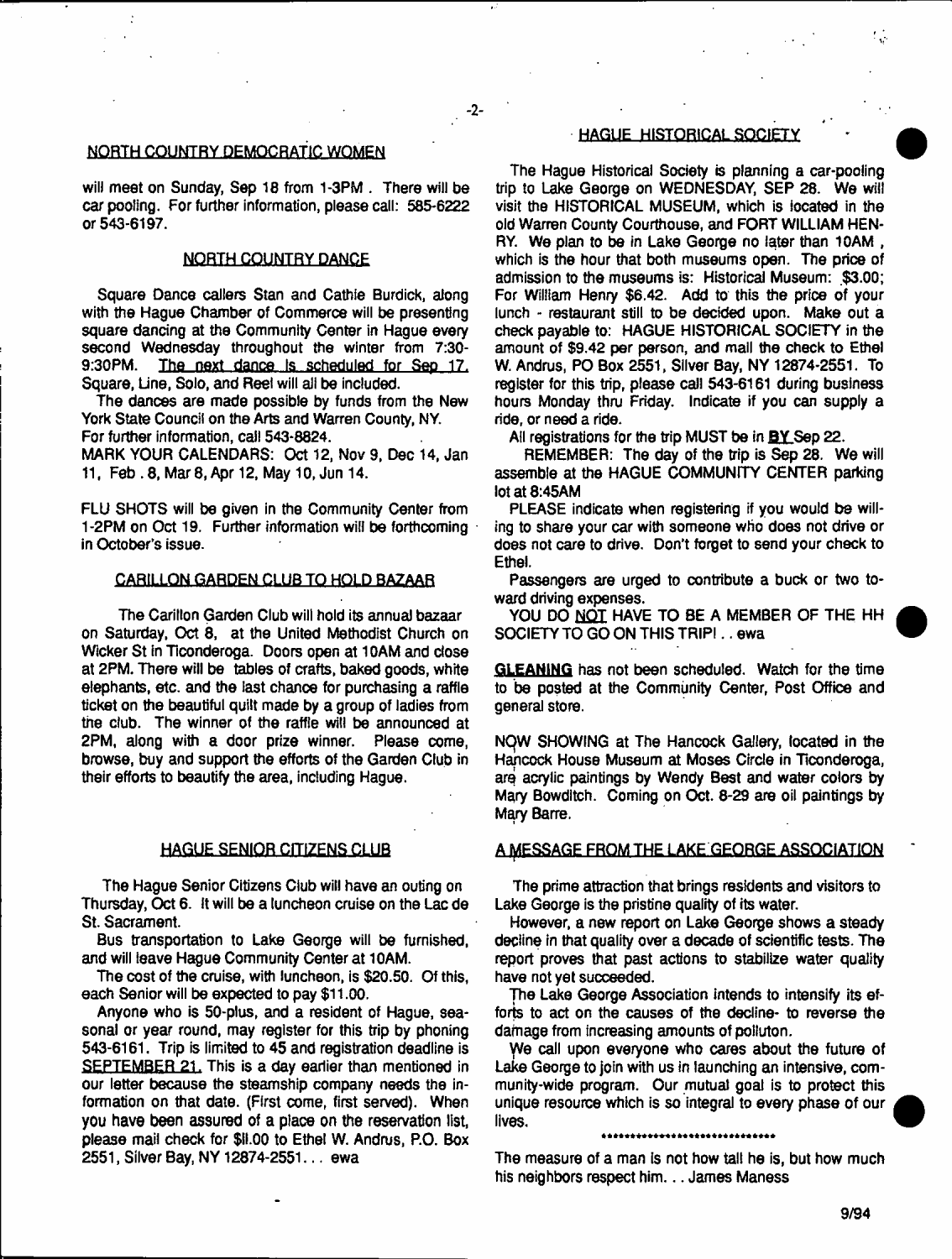#### ZONING BOARD OF APPEALS - 8/25/94

A public bearing was held for Maiaro (20-1-32) Marine Boat Storage. A letter was received objecting to the project from a next-door neighbor requesting denial on the basis that the applicant had not met zoning ordinance requirements. The project requires a Lake George Park Commission permit and the application has been received.

A motion was mads and passed to keep the public hearing open to allow Mr. Maiaro time to respond to Mr. Noordsy's tetter which he had not seen before. At the regular meeting, and based on the new evidence, it was decided that the project required a use variance.

Lazarus (66-1-13) - Shoreline setback area variance. The planning board needs more information and the ZBA will need to vote approval at its next meeting...gl

#### PLANNING BOARD · 9/1/94

The Christmas/Disbrow sub-division near Jabe Pond was tabled to allow extra time to prepare the required Information

Kwartler (47-1-5.1) minor sub-division. At Mr. Breitenbach's suggestion the board could utilize Article VI which allows the board to waive particular regulations under certain circumstances. Otherwise the proposal requires an area variance before it can be sub-divided. This is an unusual case because it separates a 20x25 lot that contains a family cemetery plot from the parent lot. Mr. Patchett moved to refer the matter to the ZBA and recommend a favorable decision. A site visit will be scheduled.

Dykstra (4-1-17), off New Hague Rd. Type II Site Plan Review. Sand and gravei extraction.

Questions were asked about the use and planned time schedule. It was explained the town intends to use the sand pit to stockpile sand for he 1994-95 winter season. The board will review and a public hearing will be heard. A site visit is also scheduled.

Weldon (62-1-4) Type I Site Plan Review. Deck and stairs. This was inadvertently done without a permit. Retroactive appraisal is requested. A site visit is scheduled.

At both the Zoning and Planning Board meetings, the Zoning Administrator, John'Breitenbach, Jr's letter of resignation was read... gl

#### TOWN BOARD SPECIAL MEETING 8/23/94

Meeting was called to pass four resolutions. All were passed unanimously.

Resolution #20, dealing with sales tax.

Resolution #21, authorizing the issuance of up to \$1,100,000 serial bonds for Reclamation project.

Resolution #22, adopting affirmative action policy.

Resolution #23, authorizing SRF application and project financing agreement.

Mi Fitzgerald made a motion to accept proposal of Christian Gearwar for forestry services. Carried.

If you think education is expensive, try ignorance.... Bill Eicher

#### REGULAR TOWN BOARD MEETING 9/13/94

Among the more important items brought up at the town board meeting on Sep 13 was a request by John Glading to resolve what he feeis will become an even more serious problem as time goes by - the anchoring and mooring of boats at the campsite, which he considers illegal. He would like the board to revise Hague Town Ordinance #1 of 1985 which prevents any anchoring of boats (except for fishing) less than 200 ft. from shore. Mr. Glading had done a great deal of investigating to support his position. The board will consider his request to extend the ordinance to appiy from that northern-most line to the Waltonian Is .

A proposal by Stan Burdick, in cooperation with the Chamber of Commerce, to develop a cartooning program complete with workshops, ended In the town board making a resolution (#26) to apply for a Decentraliation grant for 1395. Since this is a grant which requires equal money from the community, a small charge would be necessary, biit the idea won approval from the residents attending the meeting.

After reading John Breitenbach, Jr.,'s letter of resignation as Zoning Administrator (see p6), the appointment of William Bothe as the new Zoning Administrator was made. He is resigning fom the town of Kent to work for us on a part-time basis. There are no benefits with this job, but Mr. Bothe will receive mileage for out of town meetings. This job starts Sep 14 and will be a probationary appointment until Jan 1,1995. He is being paid \$10 per hr. Mr. Bothe is building a home on the West Hague Rd. Supervisor Belden stated that John had done a very good job for the town, which he apreciated.

Councilwoman Unda Coffin made a statement about Mr. Breitenbach's resignation. She stated that she personally appreciated what he did for the town of Hague and knew that the Planning Board and ZBA appreciated his guidance. He worked at least 40 hours a week and met regularly with the two boards. He wrote a grant for \$10,000 for stormwater, which we received; wrote a grant which gives us a portion of the \$30,000 from LGPC and wrote the NY-SERTA grant for the reclamation of the landfill.Mrs. Coffin asked the town board to accept his resignation with regret.

Ip other business:

Our Small Cities Block Grant has been accepted and we should know in Oct whether we will receive same.

The Brown's Young Boaters' Course was attended by 25 young people and the Silver Bay swim program by 40 children.

The Hague Justice Dept and the town are pricing computers for the department. It is necessary to be able to put out the required information as quickly as possible.

A letter from Christian Gearwar, who is conducting the Hague timber sale, gave details for this sale and the board signing his contract.

There is still discussion with IDA about payments (how much per ton) for disposal of our landfill materials. Our reclamation project was approved by the state but our lawyer informed the Supervisor not to sign the order on consent we received, because of the language therein. A new one is being sent. (Cont on p. 4 TOWN BOARD) 9/94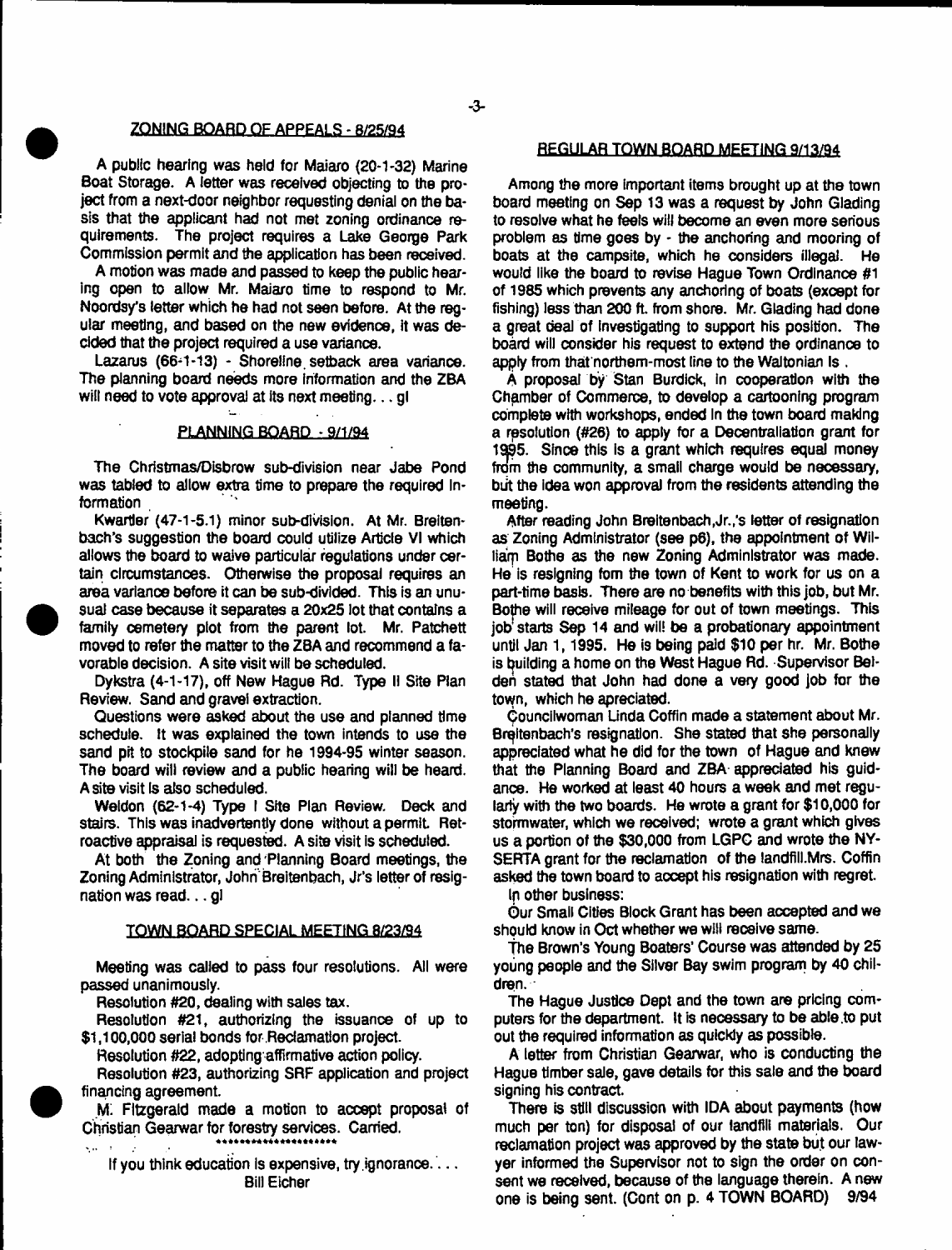#### TOWN BOARD (Cont from p. 3)

Our stormwater committee is looking at the Bolton plan with the hopes of working together with all Warren County towns.

It may take the. usual lengthy process but the sewer does get closer as money becomes more available.

Our town park figures compare favorably with last year's.

We will sign a contract with Ti Youth for \$615 for the year '95. This will include our children in the Ti youth programs.

Application will be accepted at the town hall for the rehab of 5 homes for low income people. Call Martin Fitzgerald, Jr. at 761-6410 (Municipal Center in Lake George) for information.

We are having CLEANUP DAYS in the town on Oct. 11 & 12. See separate article.

The following resolutions were passed:

Res. #24 Youth Matching Funds ,

Res. #25 \$50 allowance for petty cash

Res. #2\* Decentralization grant.

An agreement has been reached with Bond Council for landfill closure.

#### ZONING. AN IMPORTANT PART OF HAGUE

Towns located within the Blue-line of the Adirondack Park may require numerous jurisdictional permits from governmental agencies prior to subdividing land, building structures, or changing the use of land and/or buildings. Hague has an APA approved land use plan, so many land use proposals can be handled at the local level by the volunteers who serve on the Planning Board and Zoning Board of Appeals.

The Developmental Administrator in Hague is appointed by the Town Board, has the the power and duty to administer and enforce the provisions of the Hague Zoning Ordinance, maintain ail required records, and guide both the volunteer boards and the public through the governmental regulations and forms required prior to obtaining necessary permits.

The Boards and/or the Developmental Administrator must perform all duties as required by law and may not act in a way that could be considered without or in excess of jurisdiction, violate a lawful procedure, act arbitrarily or capriciously. abuse discretion, and/or make a decision unsupported by substantial evidence. Failure to perform within these guide lines could result in the aggrieved parties filing an Article 78, which is part of the New York State Civil Practice law and rules which provide for judicial review of the actions or non-actions of the governmental agencies and officials.

In my opinion, John Breitenbach,Jr. did an outstanding job as Planning Administrator for the Town of Hague since his appointment in 1989. He has put in many extra hours of his own time by attending meetings at the State and County level; he has been, available to the public evenings and week-ends when necessary; he has obtained additional funding for the Town by writing grants. He has worked diligently to help the public obtain permits for projects when they fell within the Zoning guide-lines as prescribed by law. Some people were unable to obtain requested pemits because their request did not conform to jurisdictional requirements. I have never seen John Breitenbach, Jr. render a decision that was not supported by the available evidence as supplied by the applicant. hope that our new Planning Administrator will be able to service the Town and the Public with the same dedication as John Breitenbach did during his almost six years in this position.

#### HISTORIC MARKERS A PROJECT OF CARILLON **GARDEN CLUB**

As a result of a silent auction of tea cups and other china, another major historic site in Ticonderoga will be identified with a boulder monument and bronze tablet. This marker will identify the original site of the CARILLON BRjDGE on the Fort Road In Tconderoga.

quilt in 1755 by the French Canadian engineer, Michel Chartier de Lotbiniere, the bridge was last reconstructed in 1990 by A. P. Reale & Sons, the firm now donating the boijlder on which the tablet will be mounted.

As part of their beautification program of historic and other sites, the Garden Club has also "adopted" the Carillon<sup>1</sup> Bridge area, assuming responsibility for much of the sweeping and removal of debris in the area.

Officers and members of the Carillon Garden Club extend to tea cup and china donors, and to the buying public, their appreciation for the success of the auction. The Hconderoga Historical Society provided space at the Hancock House on Moses Circle *for the* auction display.

. . . Sharon Lonergan, Committee Chairman

#### **EMS COURSES**

There will be an AEMT-II course at the Elizabethtown-Lewis Central School starting Sep 27 running Tuesday and Thursday nights. There will also be a Basic EMT Challenge Refresher course starting 10/14. For more information on either course, please contact Patty Bashaw at 873- 7379 or 873-3695.

#### THE HOMEWORK CONNECTION

**As part of TI Middle School's improvement plan, the idea of a homework line was being investigated as a way for parents to become more involved with their child's studies.THE HOMEWORK CONNECTION is a computerized system that will allow parents and students to call.a telephone number and retrieve information from teachers and staff at the Middle School any time of day or night The following information will be available: classroom activities, homework assignments and announcements concerning Middle School activities.**

**By the daily use of the HOMEWORK CONNECTION, it ie believed that there will be an improved attitude toward homework** *on* **the part** *of* **the child, that parents will be able to provide more support to teachers concerning homework, and that parents will have more of a handle on what their child is learning and activities that their child is involved in.**

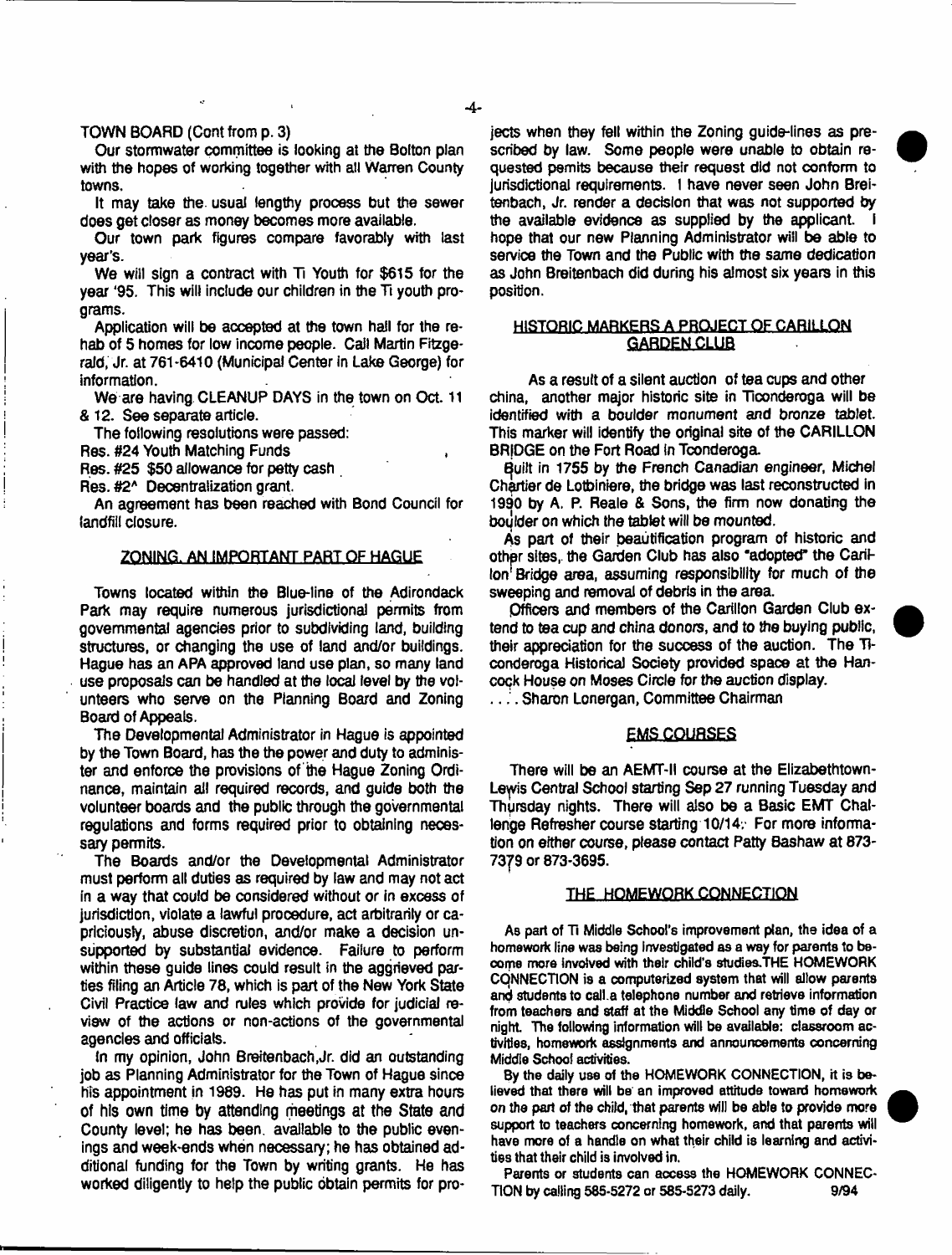#### THE BELLS OF HAGUE Laura Meade

 $\mathcal{L}^{\text{max}}(\mathcal{L}^{\text{max}})$  , where  $\mathcal{L}^{\text{max}}$ 

Many years ago, before electric power was available in this area, before cars appeared on paved roads, before supermarkets and newspaper deliveries and gas-powered motor boats on Lake George, there was a familiar sound in the hamlets of Hague, Silver Bay and Sabbath Day Point. There was a sound that summoned people to worship services, funerals, meal times, weddings and other special occasions. We have all heard that soundl It is the tolling of a bell from a church steeple or a bell tower sending out a message for people to gather.

Have you ever thought about how bells were made so their messages could ring clearly across the fields and valleys to the hilltops and lakeshores? Where did the bells come from? How were they made? And who made them?

This summer a visitor from Virginia, whose father is an expert on the history of bell casting, drove into the yard at the Grace Memorial Chape! at Sabbath Day Point hoping to find out if the bell in the chapel tower there was a Meneely Bell, made in Troy over a hundred years ago. Frank Tetz, a 'neighbor and trustee of the chapel, obligingly climbed into the tower with her and they discovered that truly, it was a Meneely bell which was cast as a special order in 1884! A lively conversation followed during which the visitor, Pamela Lynn, her children and Mr. Tetz discussed the history of that particular bell and bell-making in general.

Soon after that Mr. Tetz received the text of a presentation prepared by Winthrop Warren of Fairfield, CT., a wortd-renowned expert on the history of bell-making in Europe and America - and the father of Mrs. Lynn. That report says that there are no more bell casting businesses in the U.S., except for two small companies in Pennsylvania that make hand bells. After reading the text, I became curious about the complexities of bell-making and especially about the Meneely family's expertise (and frequent feuds). Could there be other Meneely bells in this area? I asked Mark Johnson, Executive Director of the Silver Bay Association, If the bell in the auditorium there, which summoned students to classes many years ago and still is rung for special events, could be a Meneely bell? "Yes!, he said confidently, "made in 1909." Then I wondered about the bells in Hague at the Wesleyan, Baptist and Catholic Churches. An investigation by Fred Klingler at the Wesleyan Church revealed that the bell there was definitely cast by the Meneely foundry in Troy, and the Rev. David Lawrence of the Baptist Church said the bell there is also a Meneely bell. And, finally, Jim DeLarm confirmed that the Catholic Church bell is a Meneely bell, cast in Troy.

So, because of an inquiry by a summer visitor, which was followed up by her father's sharing of his knowledge and by some questions to local 'people, it has been determined that there are FIVE unusually fine historic Meneely bells still ringing out their messages loud and dear in the Town of Hague. For more information on these bells, contact the trustees or church historians who have been given the text of the history of bell making as prepared by Winthrop Warren.

Ed: This is a special report to The Hague Chronicle by Nature Editor Laura Meade.

#### MOHICAN HOME BUREAU STARTS NEW YEAR

On Aug 7 the Mohican Home Bureau completed the 93- 94 year with a very successful participation in the Hague Arts and Craft Fair. Frances Viola won the afghan , the squares of which were made by members These were then put together by Cindy Coon.

On Tuesday, Sep 13, the 94-95 year will begin. Meetings are held bi-monthly at the Hague Community Center at 10AM. Officers for this year are Carol Brown and Millie Stockholm, Co-presidents; Kay Caldera, Vice President; Peg Huntley, Secretary; JackieAmbra, Co-Secretary; Marion Reath, Treasurer.

The Mohican Home Bureau will meet in the Activity Room in the Hague Community Center at 10AM on the following Tuesday dates: Sep 13 and 27; Oct 4 and 18; Nov 1 and 15; Dec 6 (Christmas party); Jan 3 and 17; Feb 7 and 21; Mar 7 and 21; Apr 4 and 18; May 2 and 16; June 13 (Spring Luncheon)

Anyone with an Interest in crafts, serving the community and nurturing children is welcome. For more Information contact Carol Brown, 543-6403... cwb

#### WEATHER NOTES Mary Lou Doulin

Three adjectives to describe the summer of '94 could be wet, fast and pleasant. This was the wettest July on record. Also in July we had considerable amounts of lightening storms, which I'm sure helped to repair the ozone layer. On July 21 the lightening went on for hours. The only heat wave was the dog days of July - the 7th 8th and 9th, when we had temperatures of 90 with excessive humidity.  $\blacksquare$ 

August was cool and humid with ample rainfall. The full moon was August 21. The nights of Aug 11 and 12 were quite clear and provided a good backdrop for viewing the Perseus meteor showers.

September has started out beautifully. Except for Wed. the entire week of the 4th through the 10th has been gorgeous early fall weather. Needless to say, things have been quite green, flowers are thriving and the gardens have continued to produce.

The red and green, yellow and gold And all the colors to behold Were widely used in disarray To make a bright October day. Oh what a picture twas to see The pine with everlasting green Add luster to the scene. ... Nelson Waters, 1951

9/94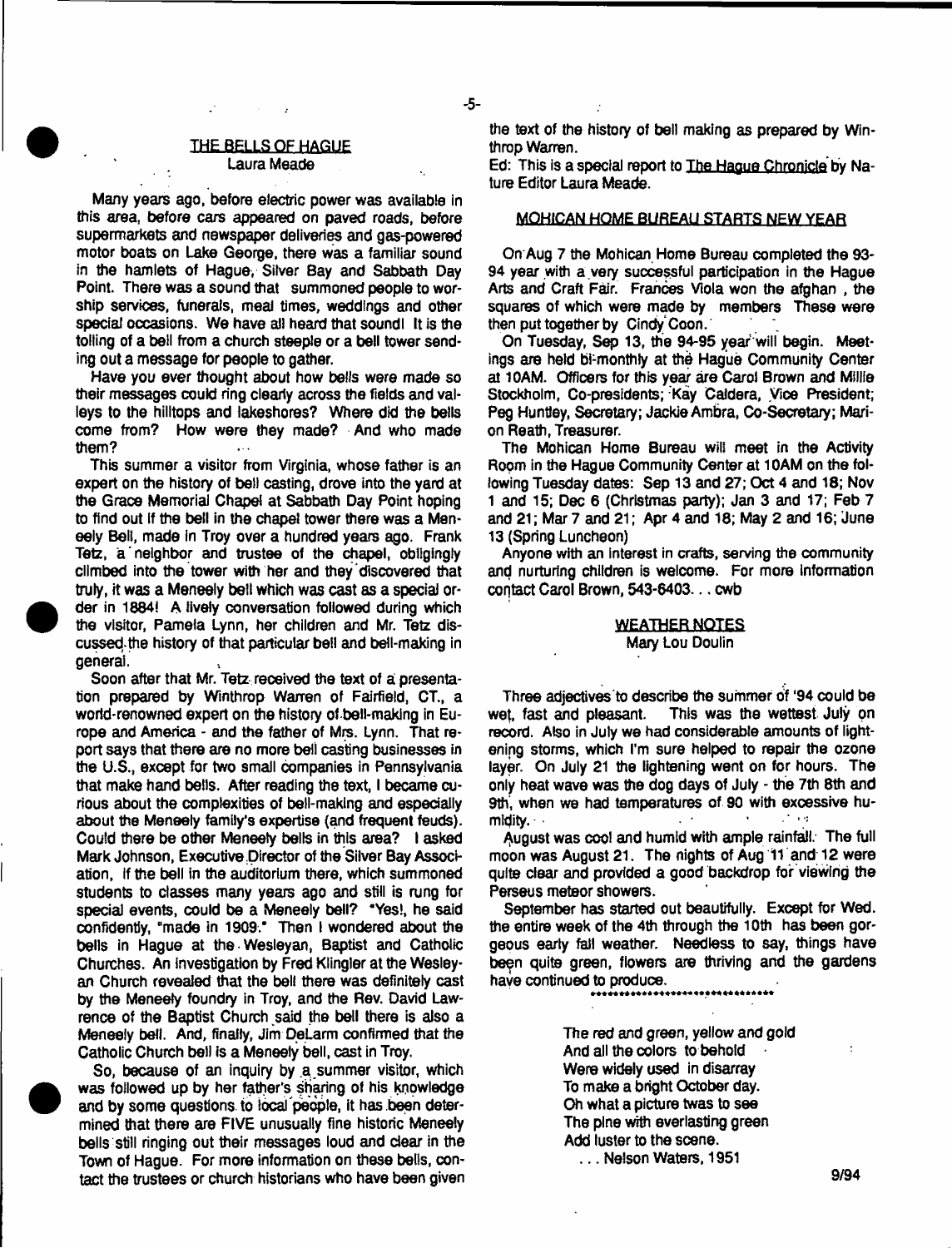#### **CUB SCQULEACK£**1 **NEWS**

Pack 21 would like to extend a very grateful thank you to the Town workers who collected and redeemed the bottles and cans at the landfill this summer and to the contributors whose donations helped benefit our Cub Scouts. We really appreciate youl

Also, a heartfelt thank you goes out to Kay Wells who shared 5 years of her time and talents with all the boys of her den and our pack. I'm sure we share many special memories. Thanks too, to her able helpers, WaJt Wells and Tricia Stonitsch.

At this time we need to 'beef up' our pack leadership and membership, if we in fact are to remain an active pack. Anyone interested in fun and helping boys aged 7- 11 learn facts and skills to help them grow, please call Karen Costello at 543-6590. Boys in grades 2-4 interested in joining Cub Scouts, please call the same number.. KC

#### HVFD RUMMAGE SALE

Winding down to go into winter hibernation ... but the ladies of the Fire Dept will be on the job Mondays, Wednesdays, Fridays and Saturdays, from 9 to 3, with evening hours on Fri and Sat (6-8PM) until SEPTEMBER 30. We still have lots of lovely sweaters - and all sorts of ether apparel • and all clothing is priced at 10c per item • yes, even coats and jackets. Stock up now for those frosty days.. .ewa

#### ZONING ADMINISTRATOR RESIGNS

John Breitenbach, Jr has resigned after 6 years in this capacity. The following is his letter of resignation, dated August 16, 1994 to Supervisor Belden and the Hague Tbwn Board:

"I am writing this letter as notice of my resignation as Planning Administrator for the Town of Hague effective 2 September 1994.

The decision to resign has been extremely difficult for me. I feel that the position of Planning Administrator is a very important one and I have been very pleased to accept the challenges that the job requires. Working cooperatively, as an integral part of local government, has been very rewarding. The opportunity to work with many dedicated and conscientious people has truly been my pleasure.

However, it is increasingly apparent to me that the present administration prefers to operate in a less than cooperative manner and with little or no communication. Staff are provided with no clear direction or defined goals. Under these circumstances, it is not possible to continue serving the residents of Hague in a fair and effective manner. As such, I feel compelled to resign rather than compromise the integrity of my office. Very truly yours, /s/ John Breitenbach, Jr." 44 4+4 4\* \* \* 4444\* \* \* 4444444\*4 44 444 4

Life is tike a sandwich. The more you add to it, the better it becomes. .. Dorotha Mattson

#### WOMEN HELPING WOMEN

On Sept 12 Camille Frasier, an oncology nurse at the Cancer Treatment Center of Glens Falls Hospital, presented a wonderfully informative program on breast cancer and the services offered at the hospital.

On Oct 17 (3rd Monday, due to Columbus Day) at 7PM at the Hague Community Center, a program on travel will be presented. Joann Killian, owner of The Travel Shop in South Glens Falls for the past six years, will present a program on places to go and not togo, bargains in the vacation world, updates on cruises, and a tour guide's tour of the Caribbean. A question and answer period will follow the presentation.

Me. Killian has an Associate's Degree in Applied Science and Tburism. She has been a travel agent for seventeen years and has traveled extensively all over the world.

Women Helping Women is a group of women who meet informally the second Monday of each month (except for Oct) with guest speakers covering topics concerned with women's well being - physical, emotional, socjal and intellectual... VJDB

#### **WHY IS Y A KISS?**

Our custom of putting X's at the end of letters and notes to symbolize kisses grew out of medieval legal practices. In order to indicate good faith and honesty in those days, the sign of St. Andrew - a cross - was placed after the signature on all important documents.

Thereafter, contracts and agreements were not considered binding until each signer added St. Andrew's cross after his name. Then he was required to kiss the document to further guarantee faithful performance of his obligations. The cross was drawn hurriedly and often it was tilted and looked much like the letter "X".

Over the centuries, the origin of the ceremony was forgotten. But people still associated the "X" with thekiss instead of the pledge of good faith, and the custom has continued into modern times... Marvin Vanoni

#### Autumn

On every tree the landscape o'er On every shrub and herb, The artist, Autumn, casts a charm Of colour scheme superb.

Her brush is dipped in golden hues, In carmine tint and brown; A wand she waves, then smiling views The re-created town.

A carnival of colours bright In every park and street, And leafy carpets of delight Beneath her royal feet.

Long may her sunset hues remain, Their beauty give delight, Ah! soon! too soon! the cloak must fall. Her funeral robe of white. ... John Homester 9/94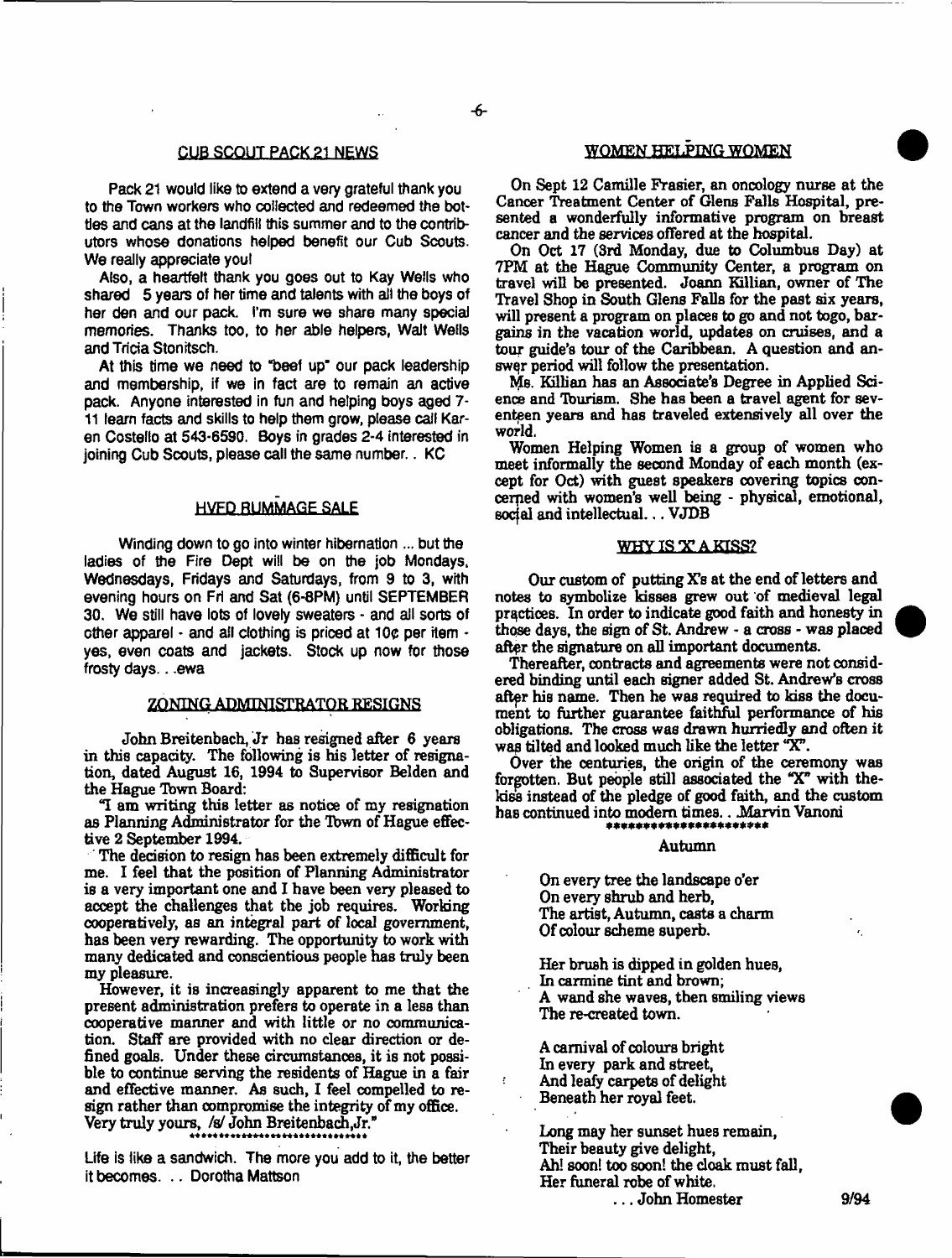#### **SOUNDINGS**

BORN - A daughter, Kayla Kristine, to Thomas (Skip) and Judith Girard, Ramsey, NJ on August 20. Proud grandparents are Ray and Evelyn Monroe, Graphite and Mrs. Robert (Bette) Rypkema, Waldwick, NJ and Hague.

DIED - Kenneth E. Smith, Sr., 83, formerly of Hague and most recently The Hallmark Nursing Home of Granville on Aug. 20, 1994 at the Glens Falls Hospital. Survivors include his wife Mary Elizabeth (Holman), son Kenneth Jr. and daughter Mrs. Albert (Hazel) Dean, several grandchildren and great-grandchildren.

DIED - Harry Z. Ackerman, 98, Hague, NJ and Vero Beach, FL on Aug. 31 at Moses-Ludington Hospital. He is survived by one son and two daughters, nine grandchildren, and seven great-grandchildren. Mr. Ackerman has been residing recently with his daughter, Mildred Stockholm, Friends Point, Hague.

DIED - Gary Rich, 54, Mountain Home, ID. Mr. Rich is origially from Port Henry and is survived by a son, a daughter and grandchildren. He was the brother of Joan Belden, Hague.

DIED - Frederick Pohl, 54 on August 30 in New Jersey. Mr. Pohl was a West Hague Rd summer resident. He is survived by his wife, Sally, and two daughters.

DIED - Levon P. Cederstrom, 104, Gueensbury and Booth Bay Harbor, ME, on Sep 7 in Saratoga Springs. Mrs. Cederstrom began her teaching career in 1907 in ME and retired after a number of years in Hague Central School, where she taught sixth grade. She is survived by three sons, one daughter, 19 grandchildren, 21 greatgrandchildren and two great-great grandchildren. + \* + + \* 4 \*4 4444\*44 4444\* 444\* 444\*44444 44

MARRIED - Patricia Rodriguez, Bogota, Columbia, and Phillip Goetsch, son of Mr & Mrs Arnold Goetsch, Hague, on August 6 at the home of his parents. A reception followed.

MARRIED - Tom Stull a long-time resident of Hague and Dorothy Allen, postmaster of Ticonderoga, in an outdoor ceremony at their home on the Hague Rd. on Sep 10.

WILLIAM E. BODNAR, 111, grandson of Bill and Lillian Bodnar, Pine Cove Road, Hague has returned to his duties as Commander of ROTC Detachment 172 at Valdosta State University, GA, where he is a senior, after a visit with his parents, Bill and Gigi (Beaton) Bodnar, Assembly Point "Bill" is on the Dean's List with a 4.0 GPA. After graduation in June \*95, he will be commissioned in the US Air-Force as a 2nd Lieutenant

CONGRATULATIONS to MARTHA and GEORGE BECK on the occasion of their 50th wedding anniversary on August 19.

CONGRATULATIONS also to MARK JOHNSON, Executive Director of Silver Bay Association, on his recent appointment to the Board of Directors of the Adirondack Nature Conservancy.

HAGUE AMERICAN LEGION Money Doll raffle was won by Jeanette Stelter, Delhi, NY. Over \$1100.00 was added to the Legion treasury through this fund raiser.

#### MORE HAGUE HISTORY

We started last month to tell you about the Watrous houses in Hague. A wonderful informational paper hasbeen written about these houses by Katherine Mills Price in 1977. Mrs. Price was a long-time summer resident of Hague. The following are excerpts from her paper. If you would like a copy in its entirety, I would be willing to make you one. A contribution of \$1.00 would help defray the expenses.

The Watrous family were summer residents of Hague for about fifty years. The first record in their guest book is in 1693. They owned a great deal of land and left an indelible impression on the community. This was due to their vivid personalities and also because of the many houses and cottages that they built.

The immediate family consisted of two brothers, Henry and Walter, their mother, "Madam Watrous" and Walter's son, Livingston.

Harry was a very well known painter. His wife, Elizabeth Nichols, was also an artist, and a person of great originality. They had no children but were known as Aunt Bessie and Unde Harry to generations of children in Hague.

Walter was a gentleman farmer. At one time he was in the wholesale lumber business in Glens Falls. Madame Watrous made her home with her son Walter in the large house known as "Sentinel Pines".

The Watrouses seemed to enjoy building houses and cottages for their own pleasure and for the use of friends and relatives. Some were sold but many were loaned to friends for years.

it is believed that most of the cottages were designed by Elizabeth Watrous. They were her individual stamp. The large semi-circular porches on a number of them were especially notable. Interior decoration was often of the Bohemian art type. Walls were covered with turkey-red or bright orange cheesecloth brought to a rosette in the center of the ceiling.

Mrs. Watrous liked using various cottages for special forms of entertainment. "Rock and Rye" was the scene of colorful costume luncheons. Camp Kit was used for evening camp-fire song fests. "The Playhouse\* for afternoon teas, their own house for all forms of special entertainment

f\*Chipwick" and "Sentinel Pines" were reviewed in the August 1994 issue.

Continuing from south to north the next cottage, once the Cape Cod Restaurant, burned down in 1977. It had been an old school house on the Split Rock Road. Walter Watrous had it moved, added a dining room with bay windows and turned it into a delightful cottage.

"Water-Log" (which has since been tom down and rebuilt by the Michael Tbbeys) was bought by Mr. Joseph Hembrooke in 1923. This house is closer to the water than any of the other cottages, hence the name. It has a<br>heaptiful sami-circular norch. (Cont. on p. 8)  $9/94$ beautiful semi-circular porch. (Cont. on p. 8)